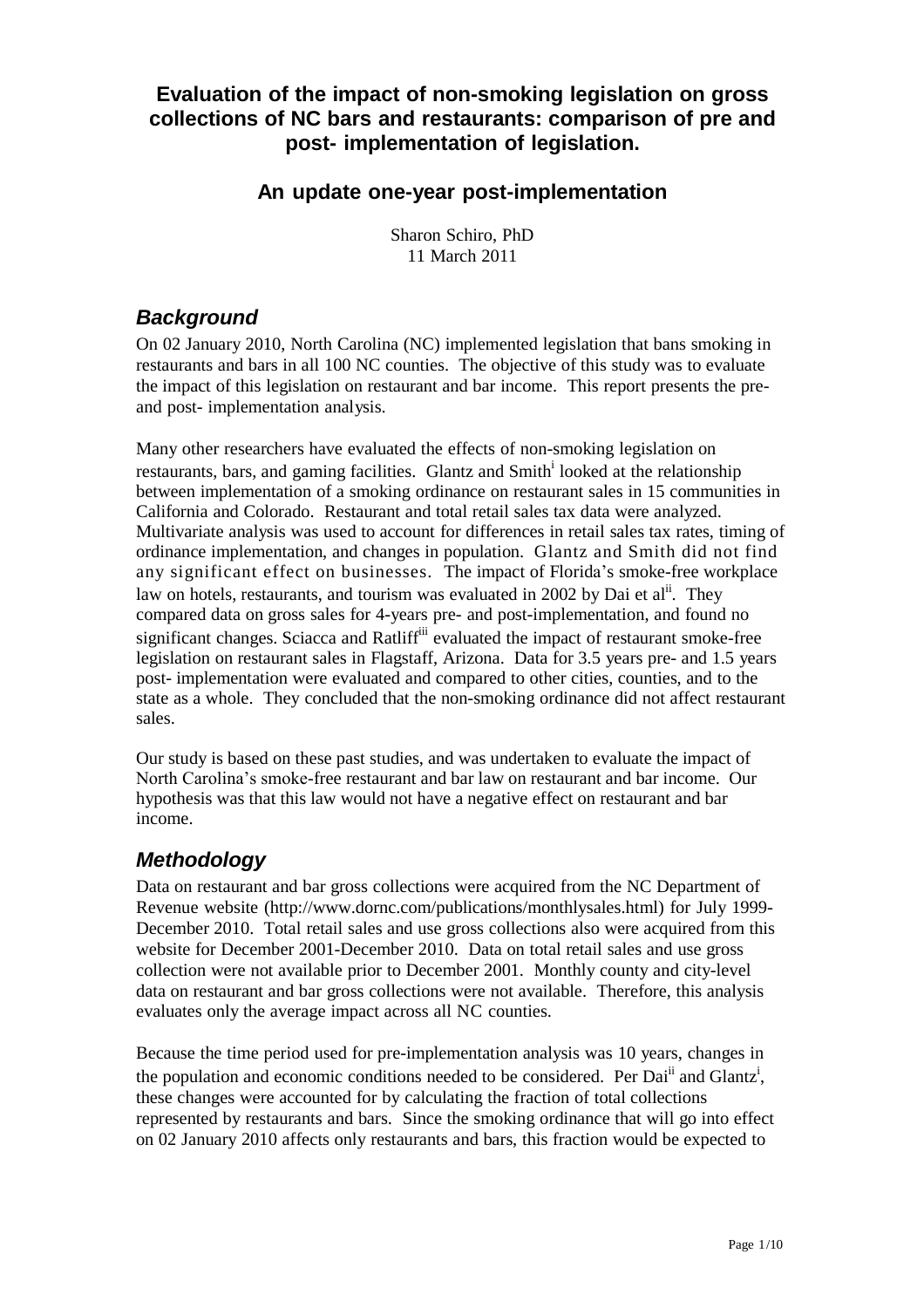drop if the ordinance were to adversely impact restaurants and bars. Fractal gross collections were computed as:

100\* GC / TRSUGC where  $GC = Gross$  Collections (for Bar, Restaurant, or Bar & Restaurant) and TRSUGC = Total Retail Sales and Use Gross Collections.

To account for seasonal variations in collections, gross collections and fractional values were trended by month for 10 years. Gross collections and fractional values were averaged across years by month to compare the pre-post implementation values (Tables 2 and 3). Graphs of gross collections and fractional values by month and year, as well as average gross collections and fractional values by month across years are presented as Figures 1 and 2.

Since all NC counties were impacted by the law at the same time and the analysis was performed on a statewide basis comparing the whole state pre-implementation to postimplementation, the multivariate analysis techniques used by Glantz and Smith<sup>i</sup> were not required for this evaluation.

#### *Results and Discussion*

Fractional and average gross collection data for the 10 years pre-implementation and one year post-implementation of the non- smoking legislation are shown in Table 1. All gross collections values are rounded to the nearest dollar and presented in Figure 1. Fractional values are expressed as a percentage, and then rounded to the first decimal place. Fractional values are calculated only for Dec 2001-Dec 2010, since the total retail sales value (the denominator of the fractional value) is not available prior to Dec 2001. When these fractional values were graphed (Figure 2), it was noted that fractional retail gross collections increased over the years between 2001 and 2010 for restaurants, bars, and restaurants and bars.

Average values for each fraction by month are shown in Table 2. The average fractional bar to total-retail gross collections is  $0.407 +1$  - 0.058 pre- implementation, and  $0.493 +1$ 0.026 post-implementation. There is a significant difference between these means  $(p<0.0001)$ . The average fractional restaurant to total-retail gross collections is 11.0 +/-1.4 pre-implementation, and 12.6 +/- 0.6 post- implementation. There is a significant difference between these means ( $p<0.0001$ ). The average fractional bar and restaurant to total-retail gross collections is  $11.4 +/- 1.4$  pre-implementation, and  $13.1 +/- 0.6$  postimplementation. There is a significant difference between these means  $(p<0.0001)$ .

Additionally, the average gross collection values by month for pre-implementation years and post-implementation year are provided in Table 3 for reference. These fractal and average values by month demonstrate that, even with seasonal variation, postimplementation values are consistently higher than pre-implementation values.

Based on these results, it can be concluded that there is no statistically significant evidence that the North Carolina smoke-free restaurants and bars law had a negative impact on restaurants' or bars income. On the contrary, the results show a positive impact of the law. North Carolina's experience suggests that smoke-free laws in North Carolina and elsewhere will not hurt economic productivity in the restaurant and bar industries.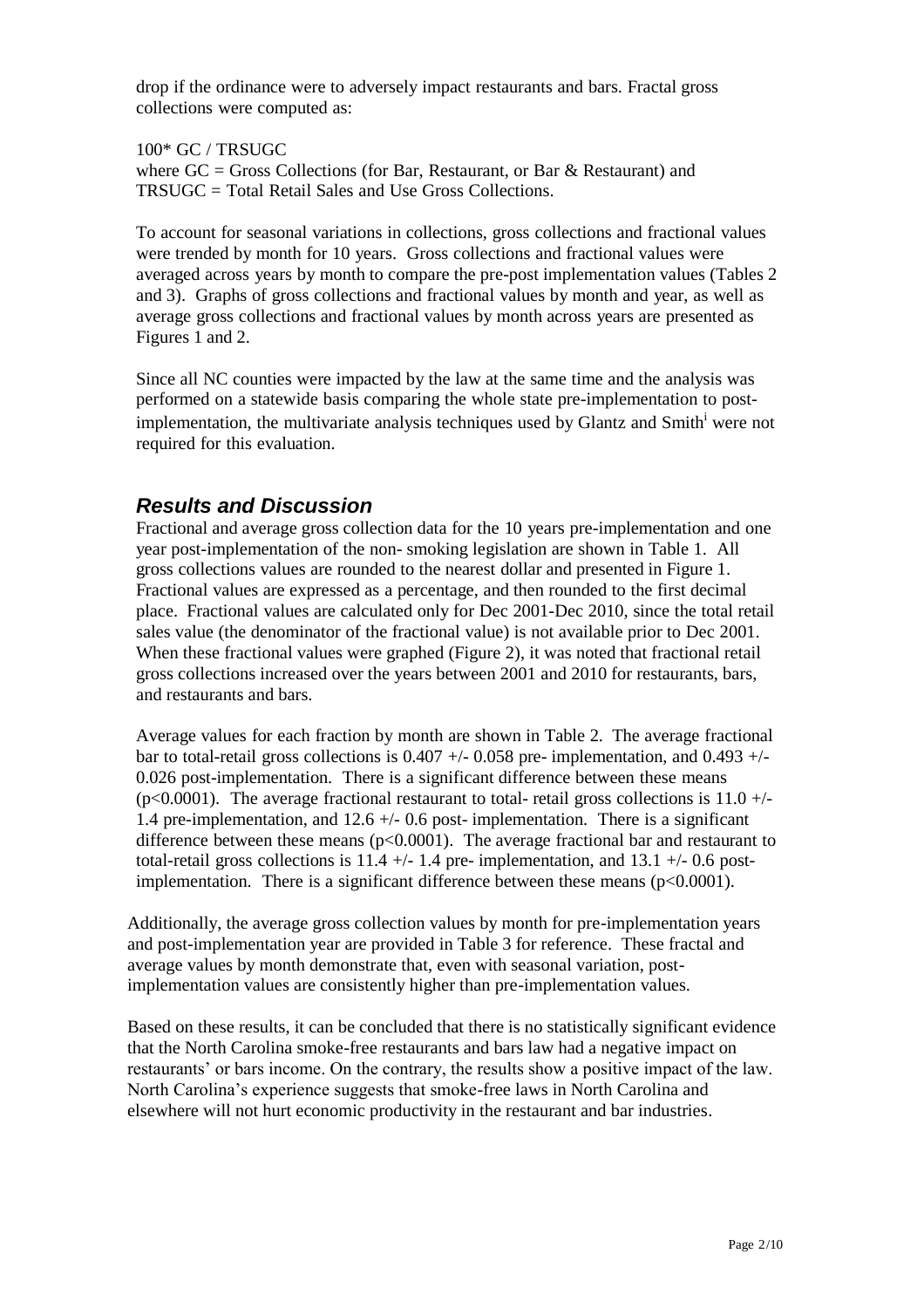#### *Tables*

| Table 1: Restaurant, Bar Gross Collections, Total Retail Gross, |  |  |
|-----------------------------------------------------------------|--|--|
| and Fractal Retail Collections                                  |  |  |

|            |                  |                     | Total Retail |              | Fractional | Fractional     |
|------------|------------------|---------------------|--------------|--------------|------------|----------------|
|            | <b>Bar Gross</b> | Restaurant<br>Gross | Sales Use    | Fractional   | Restaurant | Bar/Restaurant |
| Month/Year | Collections      | Collections         | Gross        | Bar to Total | to Total   | to Total       |
|            |                  |                     | Collections  | Retail       | Retail     | Retail         |
| Dec-2010   | 2112881          | 54857843            | 443546429    | 0.5          | 12.4       | 12.8           |
| Nov-2010   | 2337053          | 58471221            | 437312448    | 0.5          | 13.4       | 13.9           |
| Oct-2010   | 2368831          | 58143372            | 455048143    | 0.5          | 12.8       | 13.3           |
| Sep-2010   | 2345259          | 59748951            | 455930549    | 0.5          | 13.1       | 13.6           |
| Aug-2010   | 2384997          | 60845272            | 475184249    | 0.5          | 12.8       | 13.3           |
| Jul-2010   | 2354080          | 60354609            | 487509338    | 0.5          | 12.4       | 12.9           |
| Jun-2010   | 2310454          | 57888256            | 446379128    | 0.5          | 13.0       | 13.5           |
| May-2010   | 2260226          | 59176545            | 471242645    | 0.5          | 12.6       | 13.0           |
| Apr-2010   | 2186687          | 56536460            | 450332090    | 0.5          | 12.6       | 13.0           |
| Mar-2010   | 1958837          | 53597514            | 410774633    | 0.5          | 13.0       | 13.5           |
| Feb-2010   | 1731710          | 47962205            | 393488038    | 0.4          | 12.2       | 12.6           |
| Jan-2010   | 2466942          | 55100333            | 506081462    | 0.5          | 10.9       | 11.4           |
| Dec-2009   | 1972297          | 51626843            | 412717212    | 0.5          | 12.5       | 13.0           |
| Nov-2009   | 2128155          | 55951685            | 451659637    | 0.5          | 12.4       | 12.9           |
| Oct-2009   | 1866551          | 49679960            | 443546429    | 0.4          | 11.4       | 11.9           |
| Sep-2009   | 1805711          | 45281204            | 343301403    | 0.5          | 13.2       | 13.7           |
| Aug-2009   | 1762448          | 47555860            | 355807168    | 0.5          | 13.4       | 13.9           |
| Jul-2009   | 1939596          | 47546616            | 375909228    | 0.5          | 12.6       | 13.2           |
| Jun-2009   | 1809856          | 47322770            | 353372725    | 0.5          | 13.4       | 13.9           |
| May-2009   | 1543012          | 43765847            | 345692241    | 0.4          | 12.7       | 13.1           |
| Apr-2009   | 1621501          | 44671375            | 354041681    | 0.5          | 12.6       | 13.1           |
| Mar-2009   | 1542970          | 43831287            | 348393342    | 0.4          | 12.6       | 13.0           |
| Feb-2009   | 1352014          | 40280042            | 283187898    | 0.5          | 14.2       | 14.7           |
| Jan-2009   | 1866569          | 45505885            | 371662917    | 0.5          | 12.2       | 12.7           |
| Dec-2008   | 1593448          | 41058846            | 407227778    | 0.4          | 10.1       | 10.5           |
| Nov-2008   | 1699109          | 45375710            | 368631941    | 0.5          | 12.3       | 12.8           |
| Oct-2008   | 1572577          | 38364272            | 356850856    | 0.4          | 10.8       | 11.2           |
| Sep-2008   | 1875449          | 44775143            | 373990166    | 0.5          | 12.0       | 12.5           |
| Aug-2008   | 1689611          | 45063068            | 375640931    | 0.4          | 12.0       | 12.4           |
| Jul-2008   | 1776643          | 45549784            | 378228531    | 0.5          | 12.0       | 12.5           |
| Jun-2008   | 1668814          | 43515398            | 393936425    | 0.4          | 11.0       | 11.5           |
| May-2008   | 1613658          | 41965388            | 355284151    | 0.5          | 11.8       | 12.3           |
| Apr-2008   | 1659740          | 44049368            | 351542730    | 0.5          | 12.5       | 13.0           |
| Mar-2008   | 1547966          | 41267300            | 376343686    | 0.4          | 11.0       | 11.4           |
| Feb-2008   | 1350159          | 39679247            | 288146445    | $0.5\,$      | 13.8       | 14.2           |
| Jan-2008   | 1953473          | 43463745            | 449442480    | 0.4          | 9.7        | 10.1           |
| Dec-2007   | 1550862          | 43532550            | 350188780    | 0.4          | 12.4       | 12.9           |
| Nov-2007   | 1550902          | 42343948            | 596814710    | 0.3          | 7.1        | 7.4            |
| Oct-2007   | 1650588          | 39775575            | 271955374    | 0.6          | 14.6       | 15.2           |
| Sep-2007   | 1551610          | 45695970            | 356644583    | 0.4          | 12.8       | 13.2           |
| Aug-2007   | 1691135          | 42337936            | 406498289    | 0.4          | 10.4       | 10.8           |
| Jul-2007   | 1851596          | 44358608            | 406156909    | 0.5          | 10.9       | 11.4           |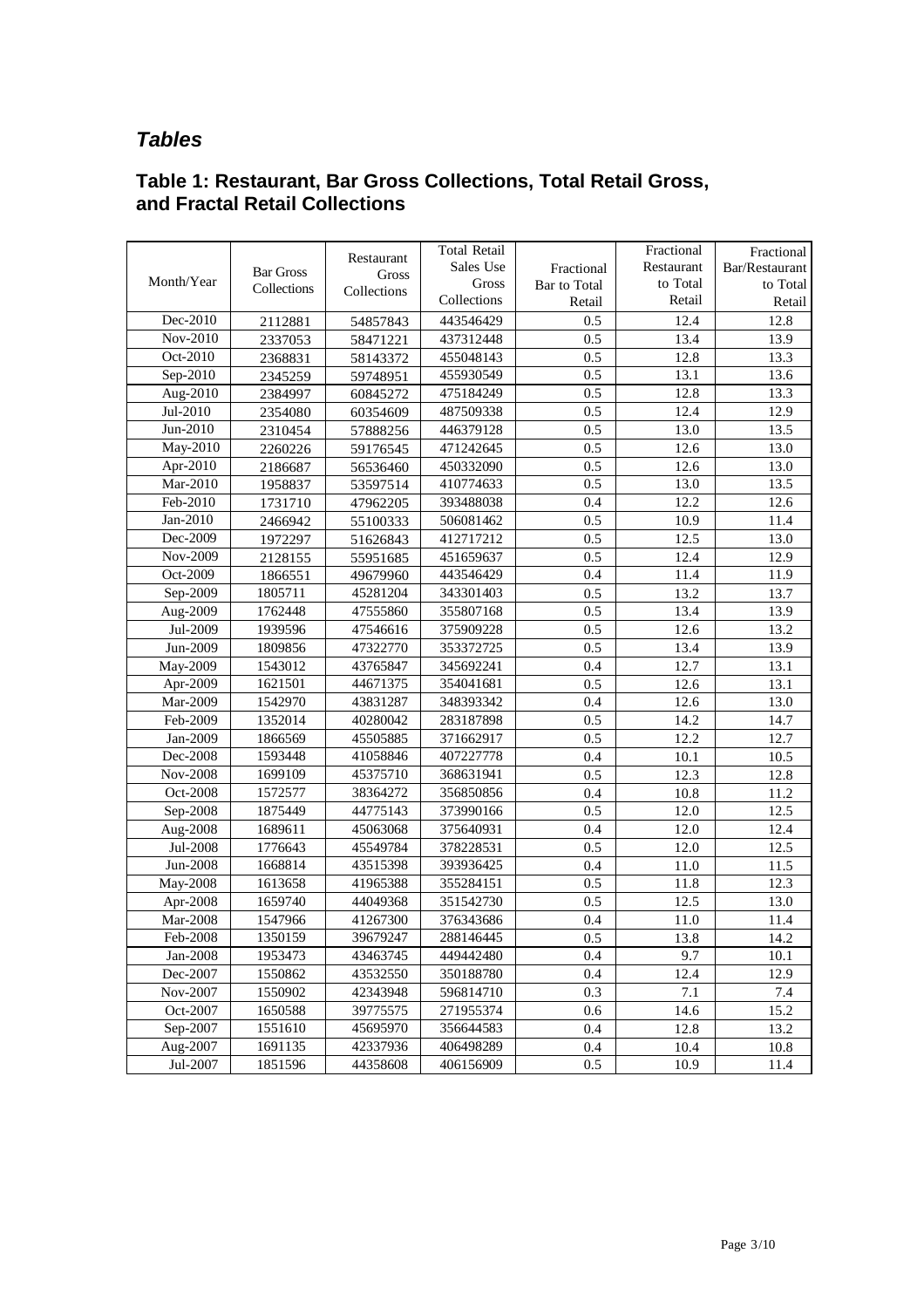|            | <b>Bar Gross</b> | Restaurant<br>Gross | <b>Total Retail</b><br>Sales Use | Fractional             | Fractional<br>Restaurant | Fractional<br>Bar/Restaurant |
|------------|------------------|---------------------|----------------------------------|------------------------|--------------------------|------------------------------|
| Month/Year | Collections      | Collections         | Gross<br>Collections             | Bar to Total<br>Retail | to Total<br>Retail       | to Total<br>Retail           |
| Jun-2007   | 1553188          | 42034624            | 392974147                        | 0.4                    | 10.7                     | 11.1                         |
| May-2007   | 1469724          | 41923472            | 357456515                        | 0.4                    | 11.7                     | 12.1                         |
| Apr-2007   | 1687002          | 41106086            | 422767041                        | 0.4                    | 9.7                      | 10.1                         |
| Mar-2007   | 1381107          | 40696736            | 328595807                        | 0.4                    | 12.4                     | 12.8                         |
| Feb-2007   | 1336378          | 36913828            | 311200994                        | 0.4                    | 11.9                     | 12.3                         |
| Jan-2007   | 1950831          | 43306052            | 443588186                        | 0.4                    | 9.8                      | 10.2                         |
| Dec-2006   | 1495926          | 38790468            | 385239532                        | 0.4                    | 10.1                     | 10.5                         |
| Nov-2006   | 1536865          | 43459922            | 370416408                        | 0.4                    | 11.7                     | 12.1                         |
| Oct-2006   | 1678261          | 40093420            | 438118047                        | 0.4                    | 9.2                      | 9.5                          |
| Sep-2006   | 1568528          | 42745187            | 390545933                        | 0.4                    | 10.9                     | 11.3                         |
| Aug-2006   | 1642366          | 43329290            | 359304723                        | 0.5                    | 12.1                     | 12.5                         |
| Jul-2006   | 1662066          | 45326734            | 400235341                        | 0.4                    | 11.3                     | 11.7                         |
| Jun-2006   | 1561235          | 41630772            | 433653619                        | 0.4                    | 9.6                      | 10.0                         |
| May-2006   | 1622652          | 41064793            | 357585442                        | 0.5                    | 11.5                     | 11.9                         |
| Apr-2006   | 1460068          | 40380146            | 408872548                        | 0.4                    | 9.9                      | 10.2                         |
| Mar-2006   | 1439644          | 38033934            | 363640144                        | 0.4                    | 10.5                     | 10.9                         |
| Feb-2006   | 1267914          | 37584457            | 343619792                        | 0.4                    | 10.9                     | 11.3                         |
| Jan-2006   | 1830943          | 42345399            | 340443887                        | 0.5                    | 12.4                     | 13.0                         |
| Dec-2005   | 1432253          | 34768702            | 442451976                        | 0.3                    | 7.9                      | 8.2                          |
| Nov-2005   | 1524323          | 40370609            | 374882059                        | 0.4                    | 10.8                     | 11.2                         |
| Oct-2005   | 1401653          | 36684848            | 391585569                        | 0.4                    | 9.4                      | 9.7                          |
| Sep-2005   | 1369757          | 39457485            | 370310762                        | 0.4                    | 10.7                     | 11.0                         |
| Aug-2005   | 1638699          | 42097944            | 357691937                        | 0.5                    | 11.8                     | 12.2                         |
| Jul-2005   | 1568149          | 40035745            | 375848113                        | 0.4                    | 10.7                     | 11.1                         |
| Jun-2005   | 1425508          | 40270145            | 361319817                        | 0.4                    | 11.1                     | 11.5                         |
| May-2005   | 1448117          | 38387792            | 366563809                        | 0.4                    | 10.5                     | 10.9                         |
| Apr-2005   | 1448038          | 37885501            | 370511108                        | 0.4                    | 10.2                     | 10.6                         |
| Mar-2005   | 1257553          | 35325629            | 318683416                        | 0.4                    | 11.1                     | 11.5                         |
| Feb-2005   | 1246240          | 32691191            | 303063138                        | 0.4                    | 10.8                     | 11.2                         |
| Jan-2005   | 1631058          | 38006579            | 366770744                        | 0.4                    | 10.4                     | 10.8                         |
| Dec-2004   | 1322243          | 33347979            | 367252765                        | 0.4                    | 9.1                      | 9.4                          |
| Nov-2004   | 1447649          | 37487132            | 350324150                        | 0.4                    | 10.7                     | 11.1                         |
| Oct-2004   | 1450437          | 33824418            | 361755333                        | 0.4                    | 9.4                      | 9.8                          |
| Sep-2004   | 1272863          | 37162227            | 332847021                        | 0.4                    | 11.2                     | 11.5                         |
| Aug-2004   | 1404222          | 40329493            | 344055522                        | 0.4                    | 11.7                     | 12.1                         |
| Jul-2004   | 1414080          | 35914924            | 338406904                        | 0.4                    | 10.6                     | 11.0                         |
| Jun-2004   | 1322737          | 36762874            | 325000867                        | 0.4                    | 11.3                     | 11.7                         |
| May-2004   | 1174656          | 33402191            | 322446857                        | 0.4                    | 10.4                     | 10.7                         |
| Apr-2004   | 1306226          | 35685828            | 345189588                        | 0.4                    | 10.3                     | 10.7                         |
| Mar-2004   | 1058981          | 33752467            | 294645823                        | 0.4                    | 11.5                     | 11.8                         |
| Feb-2004   | 1154835          | 30749256            | 289729790                        | 0.4                    | 10.6                     | 11.0                         |
| Jan-2004   | 1345168          | 34219979            | 345714913                        | 0.4                    | 9.9                      | 10.3                         |
| Dec-2003   | 1132520          | 33963329            | 345740197                        | 0.3                    | 9.8                      | 10.2                         |
| Nov-2003   | 1235765          | 33793511            | 327360915                        | 0.4                    | 10.3                     | 10.7                         |
| Oct-2003   | 1271793          | 33252777            | 326930797                        | 0.4                    | 10.2                     | 10.6                         |
| Sep-2003   | 1202966          | 35849026            | 310024450                        | 0.4                    | 11.6                     | 12.0                         |
| Aug-2003   | 1248978          | 34998369            | 326250263                        | 0.4                    | 10.7                     | 11.1                         |
| Jul-2003   | 1297731          | 34787132            | 377338146                        | 0.3                    | 9.2                      | 9.6                          |
| Jun-2003   | 1245684          | 34295416            | 327501198                        | 0.4                    | 10.5                     | 10.9                         |
| May-2003   | 1126403          | 33545090            | 293398339                        | 0.4                    | 11.4                     | 11.8                         |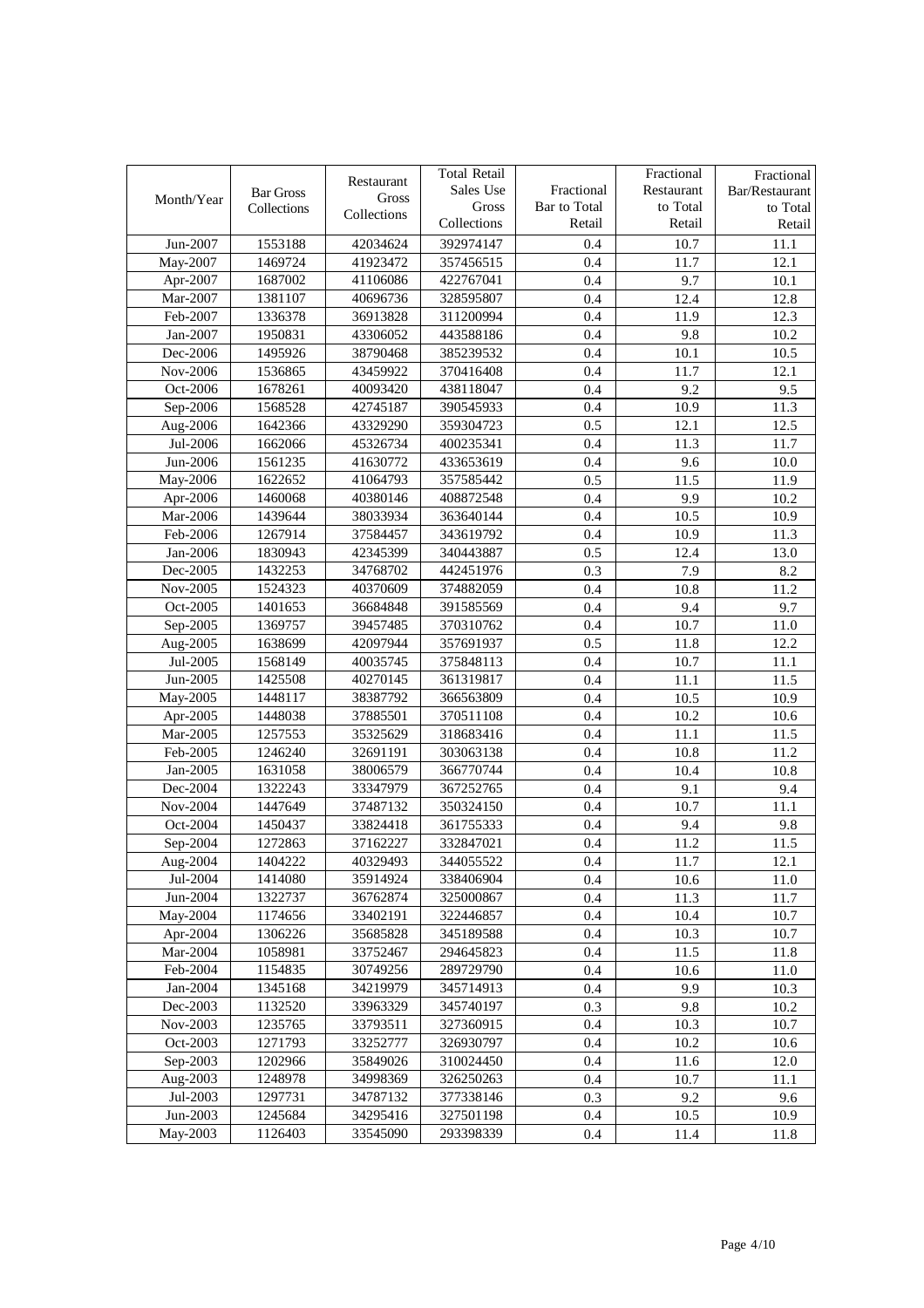|            |                  |             | <b>Total Retail</b> |              | Fractional | Fractional     |
|------------|------------------|-------------|---------------------|--------------|------------|----------------|
|            | <b>Bar Gross</b> | Restaurant  | Sales Use           | Fractional   | Restaurant | Bar/Restaurant |
| Month/Year | Collections      | Gross       | Gross               | Bar to Total | to Total   | to Total       |
|            |                  | Collections | Collections         | Retail       | Retail     | Retail         |
| Apr-2003   | 1113119          | 32340876    | 306723461           | 0.4          | 10.5       | 10.9           |
| Mar-2003   | 977038           | 30419510    | 270967125           | 0.4          | 11.2       | 11.6           |
| Feb-2003   | 1032689          | 32054665    | 250429969           | 0.4          | 12.8       | 13.2           |
| Jan-2003   | 1179819          | 28944264    | 344435771           | 0.3          | 8.4        | 8.7            |
| Dec-2002   | 1002031          | 30637674    | 299051752           | 0.3          | 10.2       | 10.6           |
| Nov-2002   | 1055647          | 32174586    | 301656185           | 0.3          | 10.7       | 11.0           |
| Oct-2002   | 1060340          | 31478432    | 302548857           | 0.4          | 10.4       | 10.8           |
| Sep-2002   | 1119807          | 33188756    | 298352277           | 0.4          | 11.1       | 11.5           |
| Aug-2002   | 1096489          | 32750409    | 304587141           | 0.4          | 10.8       | 11.1           |
| Jul-2002   | 1221791          | 33597755    | 323422997           | 0.4          | 10.4       | 10.8           |
| Jun-2002   | 1136694          | 34599852    | 344965730           | 0.3          | 10.0       | 10.4           |
| May-2002   | 1046517          | 30892690    | 359119232           | 0.3          | 8.6        | 8.9            |
| Apr-2002   | 1382272          | 32877887    | 357920426           | 0.4          | 9.2        | 9.6            |
| Mar-2002   | 930699           | 29686708    | 315564667           | 0.3          | 9.4        | 9.7            |
| Feb-2002   | 929033           | 26999676    | 319161600           | 0.3          | 8.5        | 8.8            |
| Jan-2002   | 1195940          | 27858604    | 316182576           | 0.4          | 8.8        | 9.2            |
| Dec-2001   | 888920           | 26858935    | 307109663           | 0.3          | 8.7        | 9.0            |
| Nov-2001   | 932891           | 29552312    |                     |              |            |                |
| Oct-2001   | 952240           | 26307137    |                     |              |            |                |
| Sep-2001   | 917074           | 27949013    |                     |              |            |                |
| Aug-2001   | 903868           | 28341980    |                     |              |            |                |
| Jul-2001   | 948602           | 28850594    |                     |              |            |                |
| Jun-2001   | 907348           | 27432816    |                     |              |            |                |
| May-2001   | 873748           | 26316318    |                     |              |            |                |
| Apr-2001   | 882568           | 27698250    |                     |              |            |                |
| Mar-2001   | 811921           | 24599981    |                     |              |            |                |
| Feb-2001   | 781820           | 24098642    |                     |              |            |                |
| Jan-2001   | 885233           | 26286883    |                     |              |            |                |
| Dec-2000   | 754560           | 23969367    |                     |              |            |                |
| Nov-2000   | 880858           | 26761239    |                     |              |            |                |
| Oct-2000   | 855845           | 26048934    |                     |              |            |                |
| Sep-2000   | 911025           | 27134772    |                     |              |            |                |
| Aug-2000   | 901176           | 27272770    |                     |              |            |                |
| Jul-2000   | 936530           | 27437378    |                     |              |            |                |
| Jun-2000   | 861908           | 26838728    |                     |              |            |                |
| May-2000   | 862451           | 26708607    |                     |              |            |                |
| Apr-2000   | 859267           | 25382836    |                     |              |            |                |
| Mar-2000   | 779636           | 24361826    |                     |              |            |                |
| Feb-2000   | 796717           | 23325130    |                     |              |            |                |
| Jan-2000   | 778438           | 23170570    |                     |              |            |                |
| Dec-1999   | 784043           | 23303748    |                     |              |            |                |
| Nov-1999   | 794413           | 24937949    |                     |              |            |                |
| Oct-1999   | 825625           | 24425567    |                     |              |            |                |
| Sep-1999   | 806678           | 24485886    |                     |              |            |                |
| Aug-1999   | 967998           | 26728038    |                     |              |            |                |
| Jul-1999   | 854098           | 25056171    |                     |              |            |                |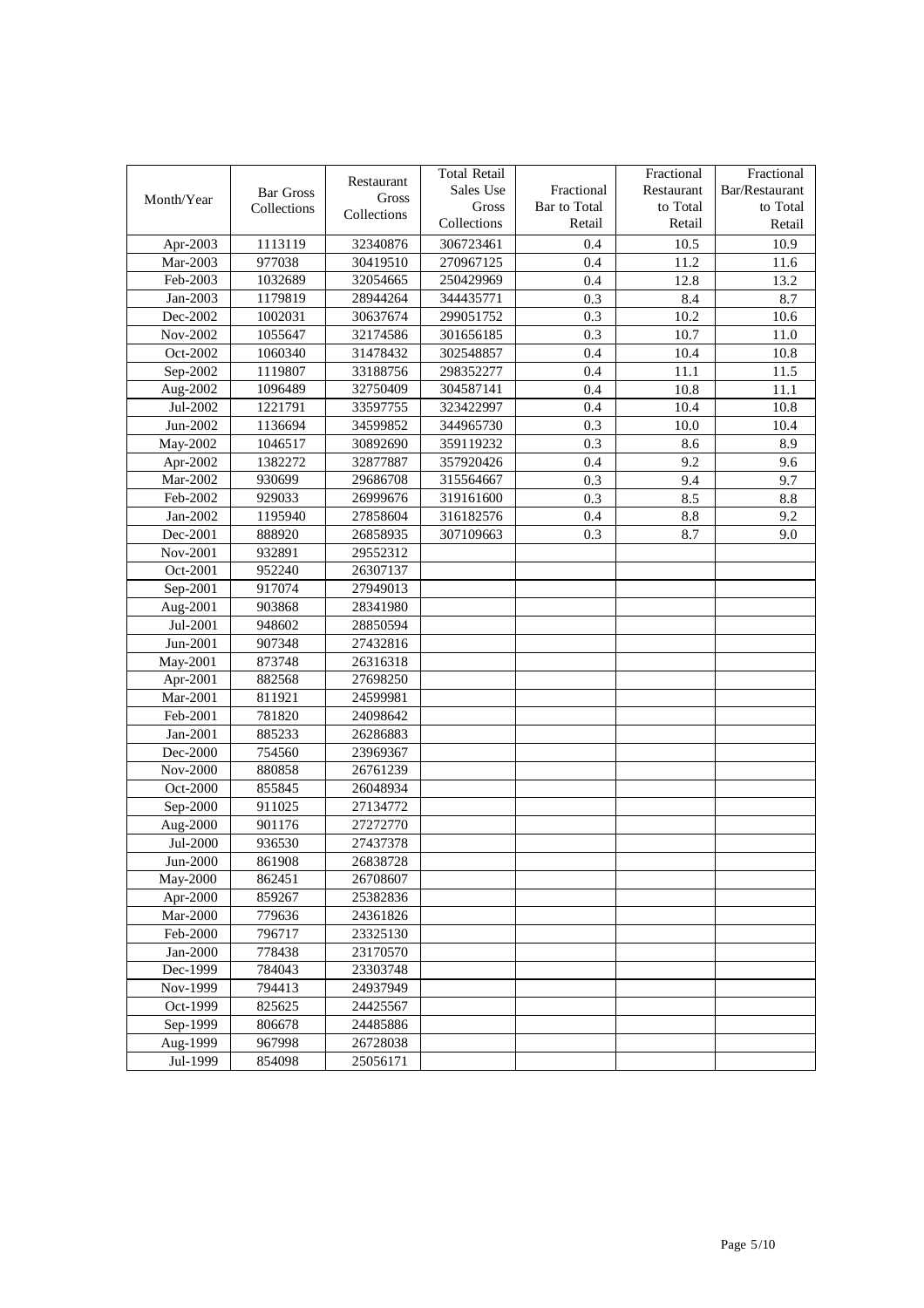|              | <b>Average Fractional</b> |                            | <b>Average Fractional</b> |                            | <b>Average Fractional</b>      |                |
|--------------|---------------------------|----------------------------|---------------------------|----------------------------|--------------------------------|----------------|
|              |                           | <b>Bar to Total Retail</b> |                           | <b>Restaurant to Total</b> | <b>Bar &amp; Restaurant to</b> |                |
|              |                           | <b>Sales</b>               | <b>Retail Sales</b>       |                            | <b>Total Retail Sales</b>      |                |
| <b>Month</b> | <b>Mean</b>               | <b>Std dev</b>             | <b>Mean</b>               | <b>Std dev</b>             | <b>Mean</b>                    | <b>Std dev</b> |
| January      | 0.434                     | 0.064                      | 10.2                      | 1.4                        | 10.6                           | 1.5            |
| February     | 0.407                     | 0.059                      | 11.7                      | 1.9                        | 12.1                           | 1.9            |
| March        | 0.385                     | 0.046                      | 11.2                      | 1.0                        | 11.6                           | 1.0            |
| April        | 0.401                     | 0.042                      | 10.6                      | 1.3                        | 11.0                           | 1.3            |
| May          | 0.400                     | 0.055                      | 11.1                      | 1.2                        | 11.5                           | 1.3            |
| June         | 0.400                     | 0.054                      | 11.0                      | 1.1                        | 11.4                           | 1.2            |
| July         | 0.427                     | 0.054                      | 11.0                      | 1.0                        | 11.4                           | 1.1            |
| August       | 0.428                     | 0.045                      | 11.6                      | 1.0                        | 12.0                           | 1.0            |
| September    | 0.422                     | 0.060                      | 11.7                      | 0.9                        | 12.1                           | 1.0            |
| October      | 0.420                     | 0.082                      | 10.7                      | 1.8                        | 11.1                           | 1.9            |
| November     | 0.394                     | 0.067                      | 10.8                      | 1.7                        | 11.2                           | 1.7            |
| December     | 0.371                     | 0.061                      | 10.1                      | 1.5                        | 10.5                           | 1.6            |

#### **Table 2: Average fractional values by month**

Pre-implementation

Post-implementation (Average not relevant, since only one value exists for each month.)

| <b>Month</b> | <b>Fractional Bar to</b><br><b>Total Retail Sales</b> | <b>Fractional Restaurant</b><br>to Total Retail Sales | <b>Fractional Bar &amp;</b><br><b>Restaurant to Total</b><br><b>Retail Sales</b> |
|--------------|-------------------------------------------------------|-------------------------------------------------------|----------------------------------------------------------------------------------|
| January      | 0.487                                                 | 10.9                                                  | 11.4                                                                             |
| February     | 0.440                                                 | 12.2                                                  | 12.6                                                                             |
| March        | 0.477                                                 | 13.0                                                  | 13.5                                                                             |
| April        | 0.486                                                 | 12.6                                                  | 13.0                                                                             |
| May          | 0.480                                                 | 12.6                                                  | 13.0                                                                             |
| June         | 0.518                                                 | 13.0                                                  | 13.5                                                                             |
| July         | 0.483                                                 | 12.4                                                  | 12.9                                                                             |
| August       | 0.502                                                 | 12.8                                                  | 13.3                                                                             |
| September    | 0.514                                                 | 13.1                                                  | 13.6                                                                             |
| October      | 0.521                                                 | 12.8                                                  | 13.3                                                                             |
| November     | 0.534                                                 | 13.4                                                  | 13.9                                                                             |
| December     | 0.476                                                 | 12.4                                                  | 12.8                                                                             |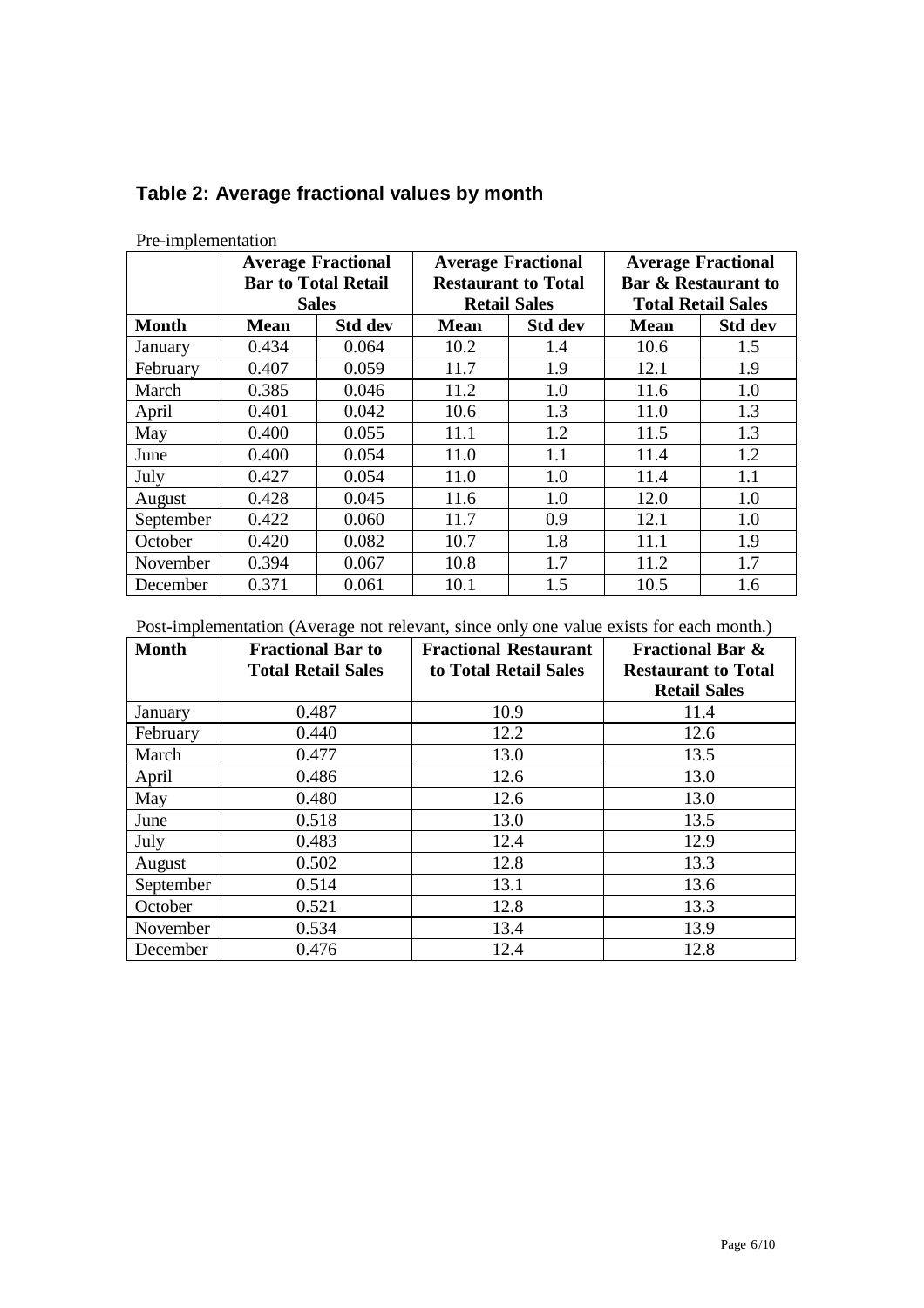|              | <b>Average Gross Bar</b><br><b>Collections</b> |                | <b>Average Gross</b><br><b>Restaurant</b><br><b>Collections</b> |                | <b>Average Gross Bar &amp;</b><br><b>Restaurant Collection</b> |                |
|--------------|------------------------------------------------|----------------|-----------------------------------------------------------------|----------------|----------------------------------------------------------------|----------------|
| <b>Month</b> | <b>Mean</b>                                    | <b>Std dev</b> | <b>Mean</b>                                                     | <b>Std dev</b> | <b>Mean</b>                                                    | <b>Std dev</b> |
| January      | 1461747                                        | 443829         | 35310796                                                        | 8280911        | 36772544                                                       | 8717391        |
| February     | 1124780                                        | 224943         | 32437614                                                        | 6197490        | 33562394                                                       | 6413438        |
| March        | 1172751                                        | 297070         | 34197538                                                        | 6869371        | 35370289                                                       | 7159280        |
| April        | 1341980                                        | 302340         | 36207815                                                        | 6610134        | 37549796                                                       | 6898568        |
| May          | 1278094                                        | 296409         | 35797219                                                        | 6505448        | 37075313                                                       | 6795191        |
| June         | 1349297                                        | 315526         | 37470339                                                        | 6767548        | 38819637                                                       | 7080762        |
| July         | 1406444                                        | 386322         | 37132858                                                        | 7968665        | 38539302                                                       | 8349968        |
| August       | 1358817                                        | 345486         | 37345923                                                        | 7602039        | 38704741                                                       | 7941863        |
| September    | 1309224                                        | 361960         | 36702243                                                        | 7710026        | 38011467                                                       | 8059066        |
| October      | 1325992                                        | 358926         | 34539577                                                        | 7486105        | 35865568                                                       | 7832268        |
| November     | 1344234                                        | 405547         | 37473509                                                        | 9209228        | 38817744                                                       | 9611318        |
| December     | 1266282                                        | 386579         | 34714404                                                        | 8643366        | 35980686                                                       | 9020238        |

#### **Table 3: Average gross values by month**

Pre-implementation

Post-implementation (Average not relevant, since only one value exists for each month.)

| <b>Month</b> | <b>Gross Bar Collections</b> | <b>Gross Restaurant</b> | Gross Bar &                  |
|--------------|------------------------------|-------------------------|------------------------------|
|              |                              | <b>Collections</b>      | <b>Restaurant Collection</b> |
| January      | 2466942                      | 55100333                | 57567275                     |
| February     | 1731710                      | 47962205                | 49693915                     |
| March        | 1958837                      | 53597514                | 55556351                     |
| April        | 2186687                      | 56536460                | 58723146                     |
| May          | 2260226                      | 59176545                | 61436772                     |
| June         | 2310454                      | 57888256                | 60198710                     |
| July         | 2354080                      | 60354609                | 62708689                     |
| August       | 2384998                      | 60845272                | 63230269                     |
| September    | 2345259                      | 59748951                | 62094210                     |
| October      | 2368831                      | 58143372                | 60512203                     |
| November     | 2337053                      | 58471221                | 60808275                     |
| December     | 2112881                      | 54857843                | 56970724                     |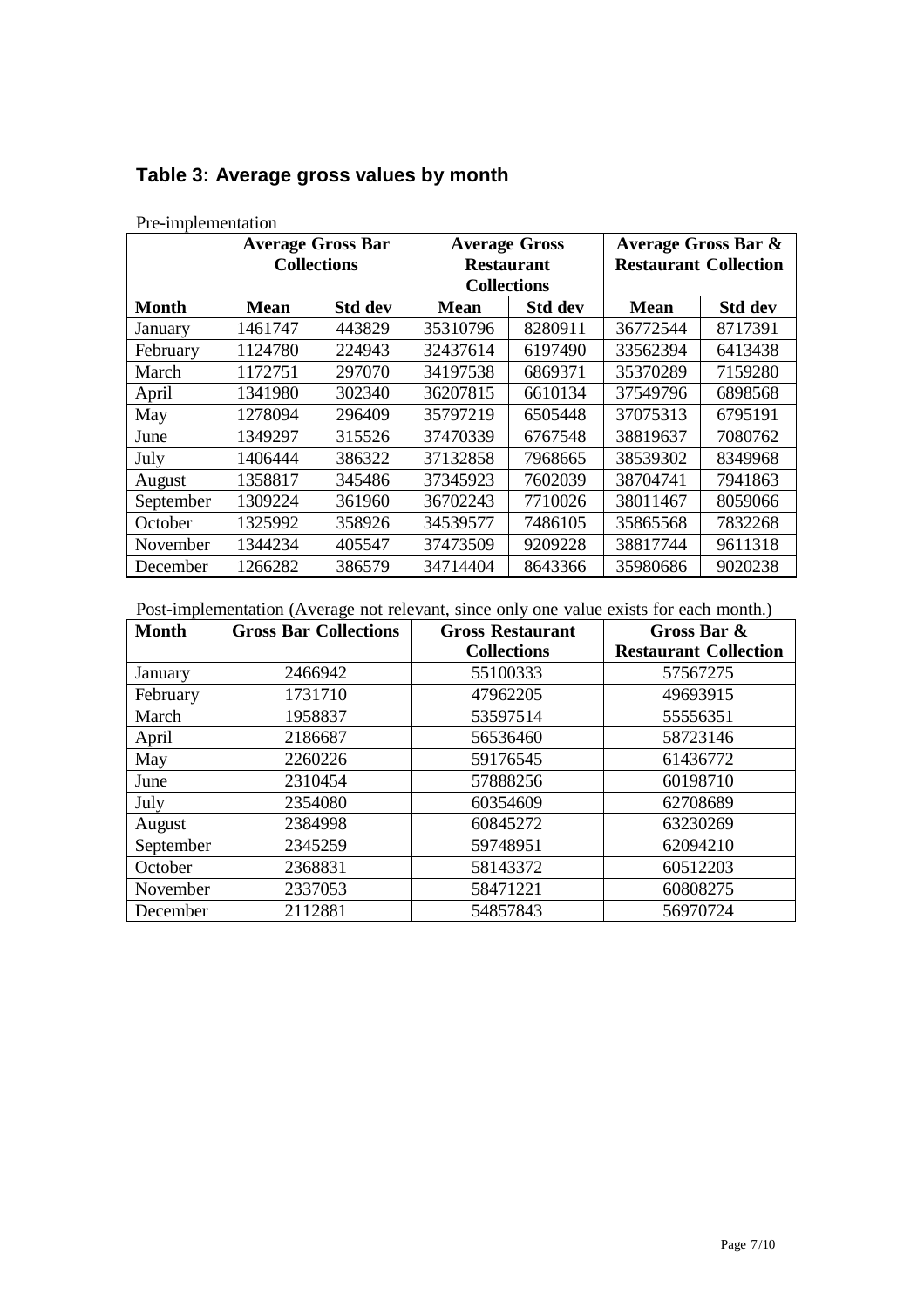# *Graphs*

## **Figure 1: Gross collections by month by year**

Restaurant *Restaurant*



**staurant Gross Collections** 

**Restaurant Gross Collection by Month-Year**



**Bar Gross Collecti** 

*Bar*

**ons Re**

Page 8/10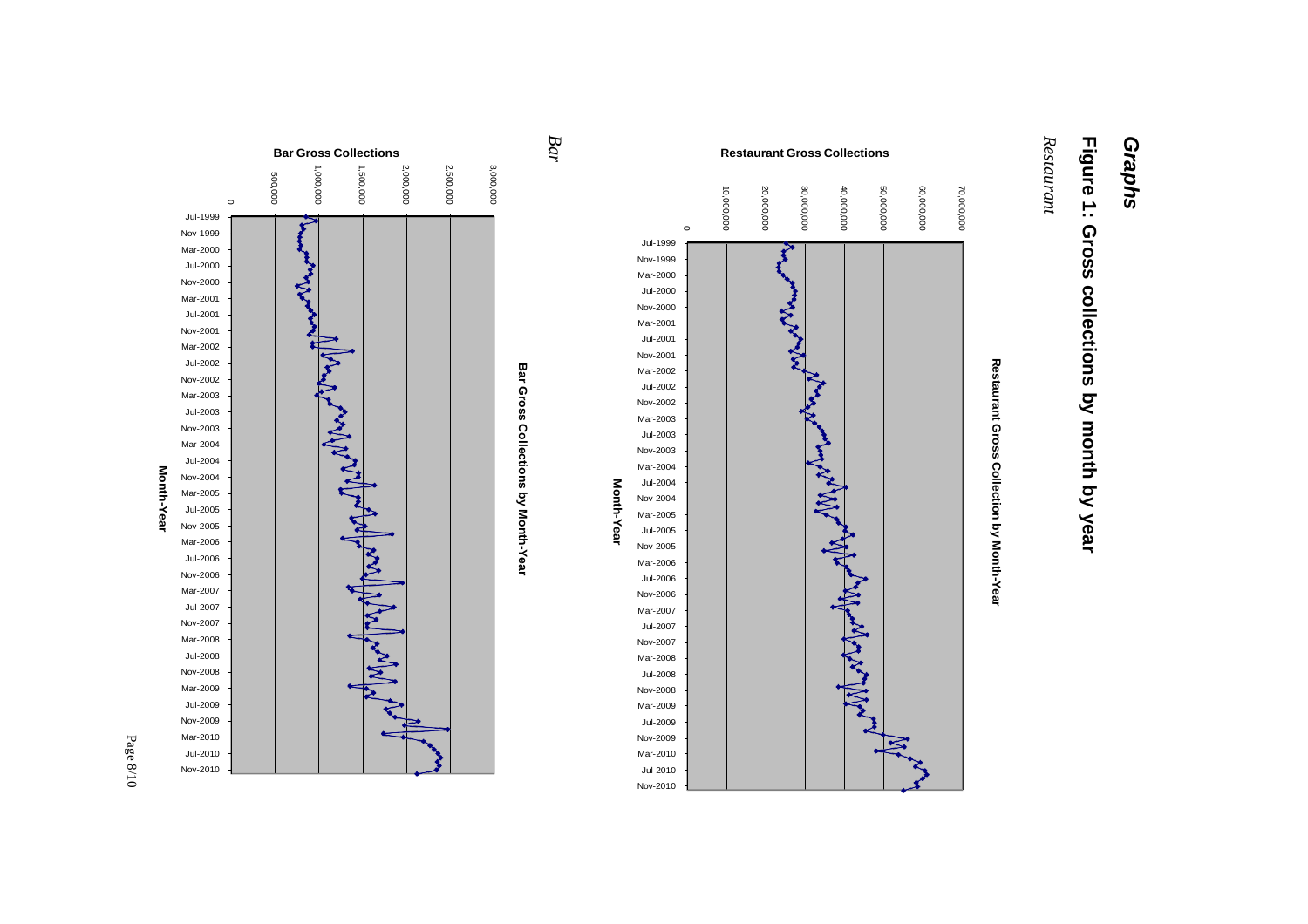





### Figure **Figure 2: Fractional**  $\mathbf{v}$ **Fractional collections collections by month by year**

*Restaurant and Restaurant + Bar*